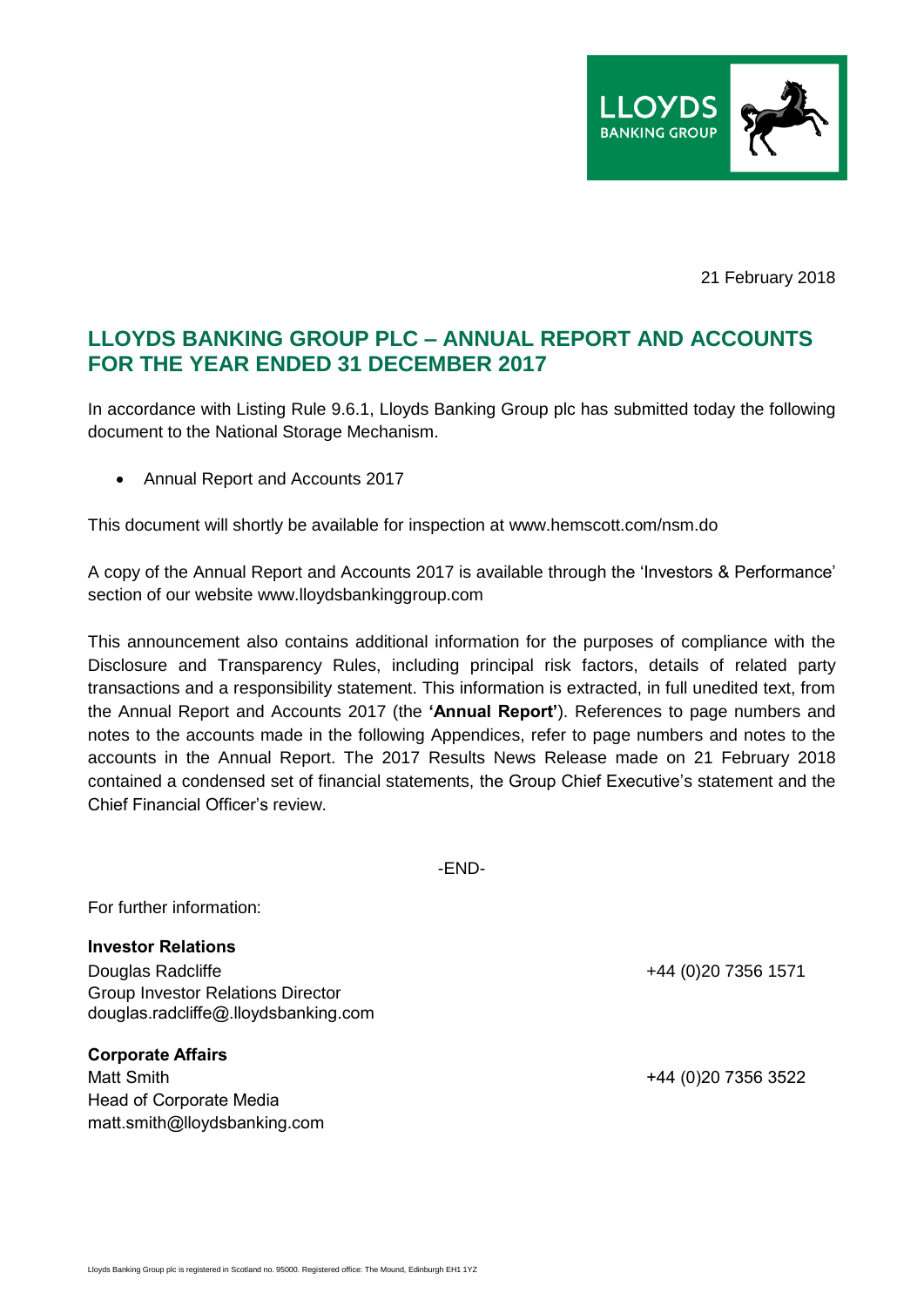# **FORWARD LOOKING STATEMENTS**

This Annual Report contains certain forward looking statements with respect to the business, strategy, plans and/or results of Lloyds Banking Group and its current goals and expectations relating to its future financial condition and performance. Statements that are not historical facts, including statements about Lloyds Banking Group's or its directors' and/or management's beliefs and expectations, are forward looking statements. Words such as 'believes', 'anticipates', 'estimates', 'expects', 'intends', 'aims', 'potential', 'will', 'would', 'could', 'considered', 'likely', 'estimate' and variations of these words and similar future or conditional expressions are intended to identify forward looking statements but are not the exclusive means of identifying such statements. By their nature, forward looking statements involve risk and uncertainty because they relate to events and depend upon circumstances that will or may occur in the future. Examples of such forward looking statements include, but are not limited to: projections or expectations of the Group's future financial position including profit attributable to shareholders, provisions, economic profit, dividends, capital structure, portfolios, net interest margin, capital ratios, liquidity, risk-weighted assets (RWAs), expenditures or any other financial items or ratios; litigation, regulatory and governmental investigations; the Group's future financial performance; the level and extent of future impairments and write-downs; statements of plans, objectives or goals of Lloyds Banking Group or its management including in respect of statements about the future business and economic environments in the UK and elsewhere including, but not limited to, future trends in interest rates, foreign exchange rates, credit and equity market levels and demographic developments; statements about competition, regulation, disposals and consolidation or technological developments in the financial services industry; and statements of assumptions underlying such statements. Factors that could cause actual business, strategy, plans and/or results (including but not limited to the payment of dividends) to differ materially from forward looking statements made by the Group or on its behalf include, but are not limited to: general economic and business conditions in the UK and internationally; market related trends and developments; fluctuations in interest rates, inflation, exchange rates, stock markets and currencies; the ability to access sufficient sources of capital, liquidity and funding when required; changes to the Group's credit ratings; the ability to derive cost savings and other benefits including, but without limitation as a result of any acquisitions, disposals and other strategic transactions; changing customer behaviour including consumer spending, saving and borrowing habits; changes to borrower or counterparty credit quality; instability in the global financial markets, including Eurozone instability, instability as a result of the exit by the UK from the European Union (EU) and the potential for other countries to exit the EU or the Eurozone and the impact of any sovereign credit rating downgrade or other sovereign financial issues; technological changes and risks to the security of IT and operational infrastructure, systems, data and information resulting from increased threat of cyber and other attacks; natural, pandemic and other disasters, adverse weather and similar contingencies outside the Group's control; inadequate or failed internal or external processes or systems; acts of war, other acts of hostility, terrorist acts and responses to those acts, geopolitical, pandemic or other such events; changes in laws, regulations, accounting standards or taxation, including as a result of the exit by the UK from the EU, or a further possible referendum on Scottish independence; changes to regulatory capital or liquidity requirements and similar contingencies outside the Group's control; the policies, decisions and actions of governmental or regulatory authorities or courts in the UK, the EU, the US or elsewhere including the implementation and interpretation of key legislation and regulation together with any resulting impact on the future structure of the Group; the ability to attract and retain senior management and other employees and meet its diversity objectives; actions or omissions by the Group's directors, management or employees including industrial action; changes to the Group's post-retirement defined benefit scheme obligations; the extent of any future impairment charges or write-downs caused by, but not limited to, depressed asset valuations, market disruptions and illiquid markets; the value and effectiveness of any credit protection purchased by the Group; the inability to hedge certain risks economically; the adequacy of loss reserves; the actions of competitors, including non-bank financial services, lending companies and digital innovators and disruptive technologies; and exposure to regulatory or competition scrutiny, legal, regulatory or competition proceedings, investigations or complaints. Please refer to the latest Annual Report on Form 20-F filed with the US Securities and Exchange Commission for a discussion of certain factors together with examples of forward looking statements. Lloyds Banking Group may also make or disclose written and/or oral forward looking statements in reports filed with or furnished to the US Securities and Exchange Commission, Lloyds Banking Group annual reviews, half-year announcements, proxy statements, offering circulars, prospectuses, press releases and other written materials and in oral statements made by the directors, officers or employees of Lloyds Banking Group to third parties, including financial analysts. Except as required by any applicable law or regulation, the forward looking statements contained in this Annual Report are made as of the date hereof, and Lloyds Banking Group expressly disclaims any obligation or undertaking to release publicly any updates or revisions to any forward looking statements contained in this Annual Report to reflect any change in Lloyds Banking Group's expectations with regard thereto or any change in events, conditions or circumstances on which any such statement is based. The information, statements and opinions contained in this Annual Report do not constitute a public offer under any applicable law or an offer to sell any securities or financial instruments or any advice or recommendation with respect to such securities or financial instruments.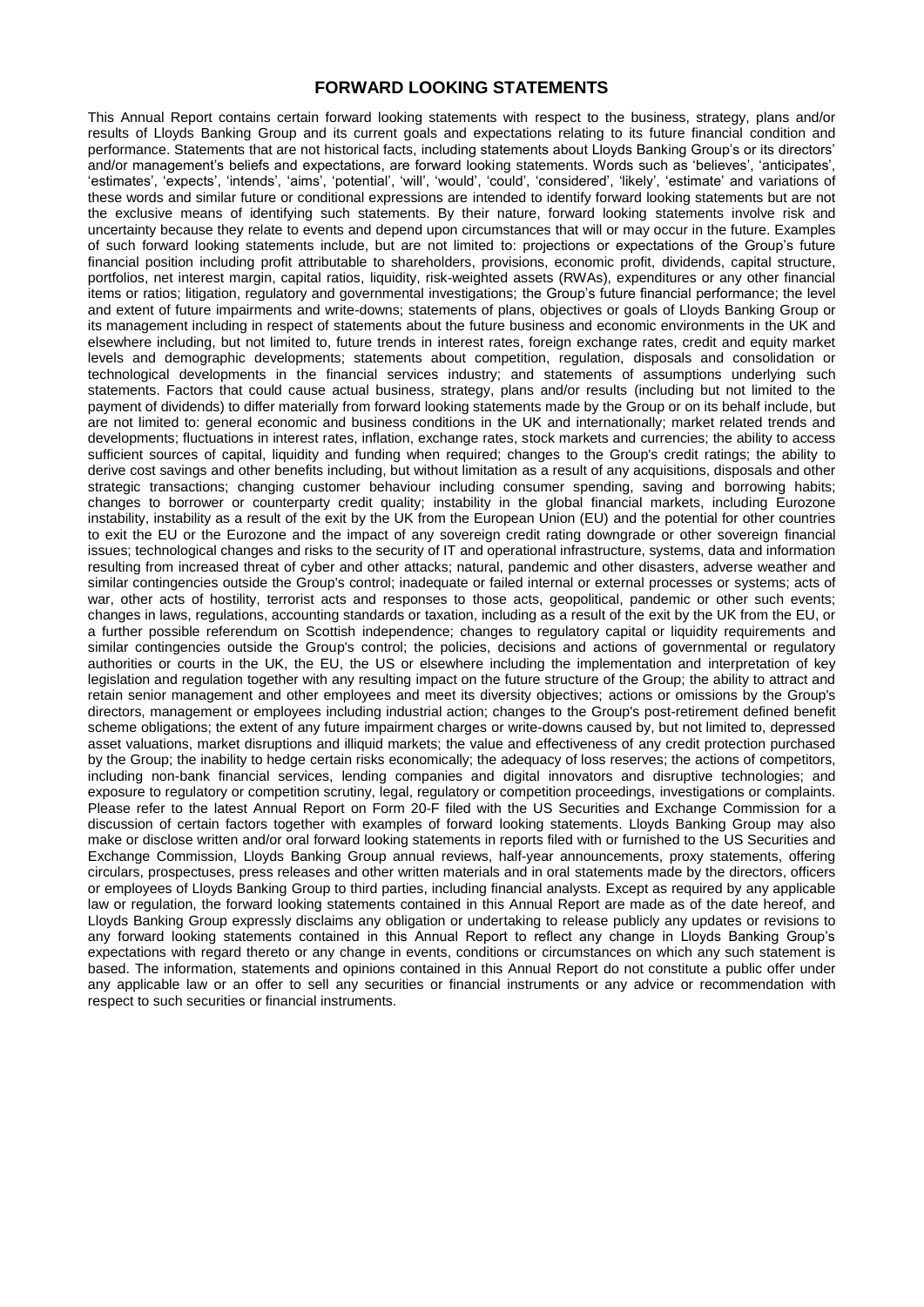# **Appendix 1 – Risk Factors**

The principal risks and uncertainties relating to Lloyds Banking Group plc are set out on pages 34-37 of the Annual Report. The following is extracted in full and unedited form from the Annual Report.

The most significant risks which could impact the delivery of our long-term strategic objectives and our approach to each risk, are detailed below.

As part of the Group's ongoing assessment of the potential implications of the UK leaving the European Union, the Group continues to consider the impact to its customers, colleagues and products – as well as legal, regulatory, tax, financial and capital implications.

There remains continued uncertainty around both the UK and global political and macroeconomic environment. The potential impacts of external factors have been considered in all principal risks to ensure any material uncertainties continue to be monitored and are appropriately mitigated.

Principal risks and uncertainties are reviewed and reported regularly. This year we have added a new principal risk, model risk, to reflect the Group's increasing use of analytics and models to make decisions.

#### **Credit**

The risk that parties with whom we have contracted, fail to meet their financial obligations (both on and off balance sheet).

#### Example:

 Adverse impact on profitability due to an increase in impairment losses, write downs and/or decrease in asset valuations which can occur for a number of reasons, including adverse changes in the economic, geopolitical and market environment. For example, low interest rates have helped customer affordability, but there is a risk of increased defaults as interest rates rise.

Key mitigating actions

- Credit policy, incorporating prudent lending criteria, aligned with Board approved risk appetite, to effectively manage risk.
- Robust risk assessment and credit sanctioning to ensure we lend appropriately and responsibly.
- Extensive and thorough credit processes and controls to ensure effective risk identification, management and oversight.
- Effective, well-established governance process supported by independent credit risk assurance.
- Early identification of signs of stress leading to prompt action in engaging the customer.

#### **Regulatory and legal**

The risks of changing legislation, regulation, policies, voluntary codes of practice and their interpretation in the markets in which we operate may have a significant impact on the Group's operations, business prospects, structure, costs and/or capital requirements and ability to enforce contractual obligations.

#### Examples:

- Increased regulatory oversight and prudential regulatory requirements.
- Increased legislative requirements, such as ring-fencing legislation, Payment Services Directive 2 (PSD2), Open Banking and General Data Protection Regulation (GDPR).

#### Key mitigating actions

- Ensure we develop comprehensive plans for delivery of all legal and regulatory changes and track their progress.
- Group-wide projects implemented to address significant impacts.
- Continued investment in people, processes, training and IT to assess impact and help meet our legal and regulatory commitments.
- Engage with regulatory authorities and industry bodies on forthcoming regulatory changes, market reviews and investigations.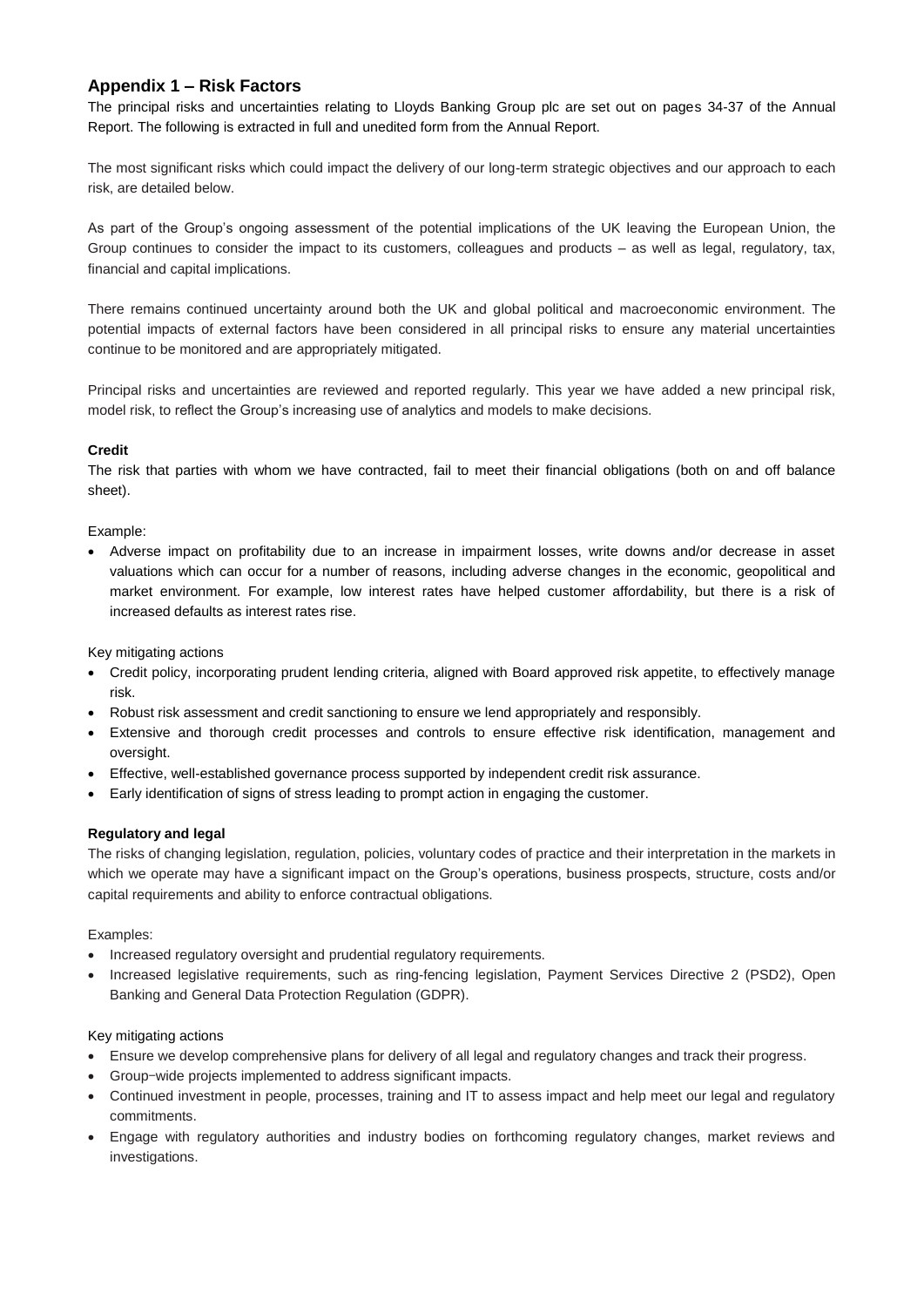# **Conduct**

Conduct risk can arise from a number of areas including selling products to customers which do not meet their needs; failing to deal with customers' complaints effectively; not meeting customers' expectations; failing to promote effective competition in the interest of customers; and exhibiting behaviours which could impact on the integrity of the market or undermine wider regulatory standards.

# Example:

The most significant conduct cost in recent years has been PPI mis-selling.

# Key mitigating actions

- Conduct risk appetite metrics provide a granular view of how our products and services are performing for customers.
- Product approval, continuous product review processes and customer outcome testing (across products and services) supported by conduct management information.
- Learning from past mistakes through root cause analysis and clear customer accountabilities for colleagues, with rewards driven by customer-centric metrics.
- Further enhancements and embedding of our framework to support customers in vulnerable circumstances.

# **Operational**

We face significant operational risks which may disrupt services to customers, cause reputational damage, and result in financial loss. These include the availability, resilience and security of our core IT systems, unlawful or inappropriate use of customer data, theft of sensitive data, fraud and financial crime threats, and the potential for failings in our customer processes.

# Example:

The dynamic threat posed by cyber risk to the confidentiality and integrity of electronic data or the availability of systems.

Key mitigating actions

- Investing in enhanced cyber controls to protect against external threats to the confidentiality or integrity of electronic data, or the availability of systems, and to ensure effective third party assurance.
- Enhancing the resilience of systems that support critical business processes with independent verification of progress on an annual basis.
- Significant investment in compliance with GDPR and Basel Committee on Banking Supervision standards.
- Working with industry bodies and law enforcement agencies to identify and combat fraud and money laundering.

#### **People**

Key people risks include the risk that we fail to maintain organisational skills, capability, resilience and capacity levels in response to organisational, political and external market change and evolving business needs.

#### Example

Inability to attract or retain colleagues with key skills could impact the achievement of business objectives.

Key mitigating actions

- Focused action to attract, retain and develop high calibre people. Delivering initiatives which reinforce behaviours to generate the best outcomes for customers and colleagues.
- Managing organisational capability and capacity to ensure there are the right skills and resources to meet our customers' needs.
- Effective remuneration arrangements to promote appropriate colleague behaviours and meet regulatory expectations.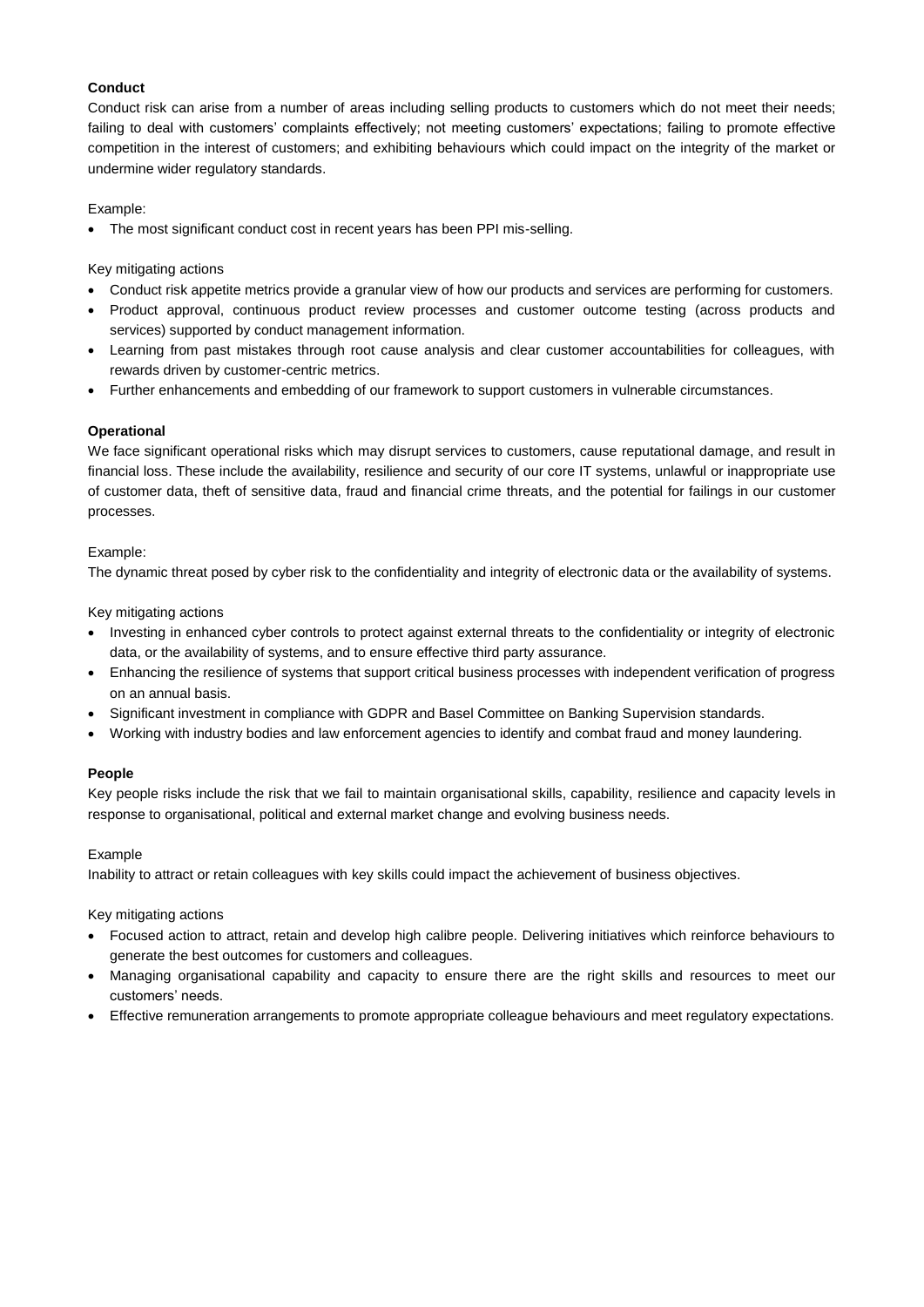#### **Insurance underwriting**

Key insurance underwriting risks within the Insurance business are longevity, persistency and property insurance. Longevity risk is expected to increase as our presence in the bulk annuity market increases.

Example

 Uncertain property insurance claims impact Insurance earnings and capital, e.g. extreme weather conditions, such as flooding, can result in high property damage claims.

#### Key mitigating actions

- Processes for underwriting, claims management, pricing and product design seek to control exposure. Longevity and bulk pricing experts support the bulk annuity proposition.
- The merits of longevity risk transfer and hedging solutions are regularly reviewed for the Insurance business.
- Property insurance exposures are mitigated by a broad reinsurance programme.

#### **Capital**

The risk that we have a sub-optimal quantity or quality of capital or that capital is inefficiently deployed across the Group.

Example

 A worsening macroeconomic environment could lead to adverse financial performance, which could deplete capital resources and/ or increase capital requirements due to a deterioration in customers' creditworthiness.

#### Key mitigating actions

- A comprehensive capital management framework that includes setting of capital risk appetite and dividend policy.
- Close monitoring of capital and leverage ratios to ensure we meet regulatory requirements and risk appetite.
- Comprehensive stress testing analyses to evidence capital adequacy under various adverse scenarios.

#### **Funding and liquidity**

The risk that we have insufficient financial resources to meet our commitments as they fall due.

Example

• A deterioration in either the Group's or the UK's credit rating, or a sudden and significant withdrawal of customer deposits, would adversely impact our funding and liquidity position.

Key mitigating actions

- Holding liquid assets to cover potential cash and collateral outflows and to meet regulatory requirements. In addition, maintaining a further pool of assets that can be used to access central bank liquidity facilities.
- Undertaking daily monitoring against a number of market and Group-specific early warning indicators.
- Maintaining a contingency funding plan detailing actions and strategies available in stressed conditions.

#### **Governance**

Against a background of increased regulatory focus on governance and risk management, the most significant challenges arise from meeting the requirements to ring-fence core UK financial services and activities from January 2019 and further requirements under the Senior Manager & Certification Regime (SM&CR).

#### Examples

- Inadequate or complex governance arrangements to address ring-fencing requirements could result in a weaker control environment, delays in decision making and lack of clear accountability.
- Non-compliance with or breaches of SM&CR requirements could result in lack of clear accountability and legal and regulatory consequences.

#### Key mitigating actions

- Leveraging our considerable change experience to meet ring-fencing requirements before the regulatory deadlines, and the continuing evolution of SM&CR.
- Programme in place to address ring-fencing. In close and regular contact with regulators to develop and deploy our planned operating and legal structure.
- Evolving risk and governance arrangements to continue to be appropriate to comply with regulatory objectives.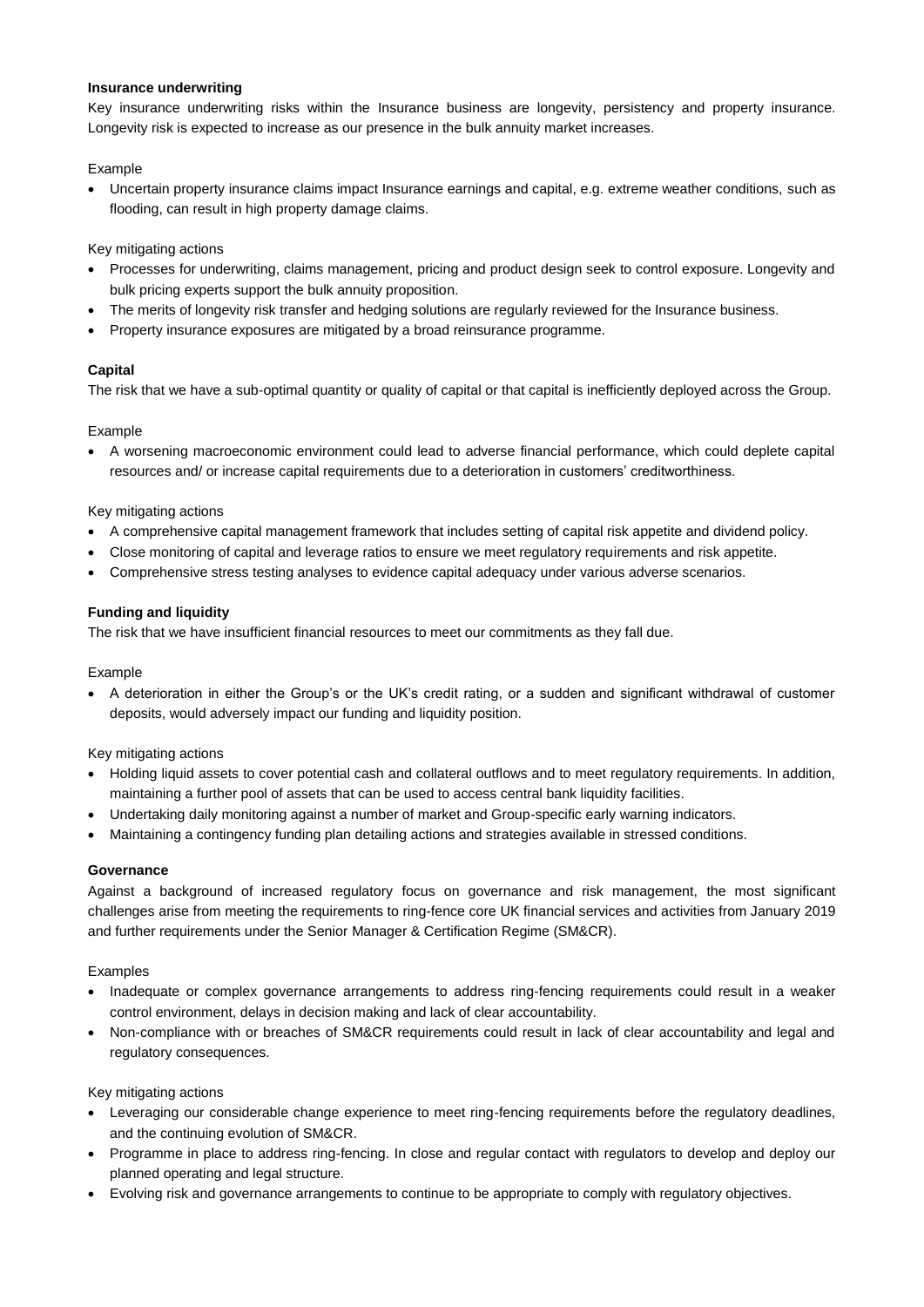### **Market**

The risk that our capital or earnings profile is affected by adverse market rates, in particular interest rates and credit spreads in the banking business, equity and credit spreads in the Insurance business, and credit spreads in the Group's defined benefit (DB) pension schemes.

# Examples

- Earnings are impacted by our ability to forecast and model customer behaviour accurately and establish appropriate hedging strategies.
- The Insurance business is exposed indirectly to equity risk through the value of future management charges on policyholder funds. Credit spread risk within the Insurance business primarily arises from bonds and loans used to back annuities.
- Narrowing credit spreads will increase the cost of pension scheme benefits.

Key mitigating actions

- Structural hedge programmes implemented to manage liability margins and margin compression.
- Equity and credit spread risks are closely monitored and, where appropriate, asset and liability matching is undertaken.
- The Group's DB pension schemes have increased their credit allocation and hedged against nominal rate and inflation movements.

# **Model**

The risk of financial loss, regulatory censure, reputational damage or customer detriment, as a result of deficiencies in the development, application and ongoing operation of financial models and rating systems.

Examples of the consequences of inadequate models include:

- Inappropriate levels of capital or impairments.
- Inappropriate credit or pricing decisions.
- Adverse impacts on funding or liquidity, or the Group's earnings and profits.

#### Key mitigating actions

A comprehensive model risk management framework including:

- Defined roles and responsibilities, with clear ownership and accountability.
- Principles regarding the requirements of data integrity, development, validation, implementation and ongoing maintenance.
- Regular model monitoring.
- Independent review of models.
- Periodic validation and re-approval of models.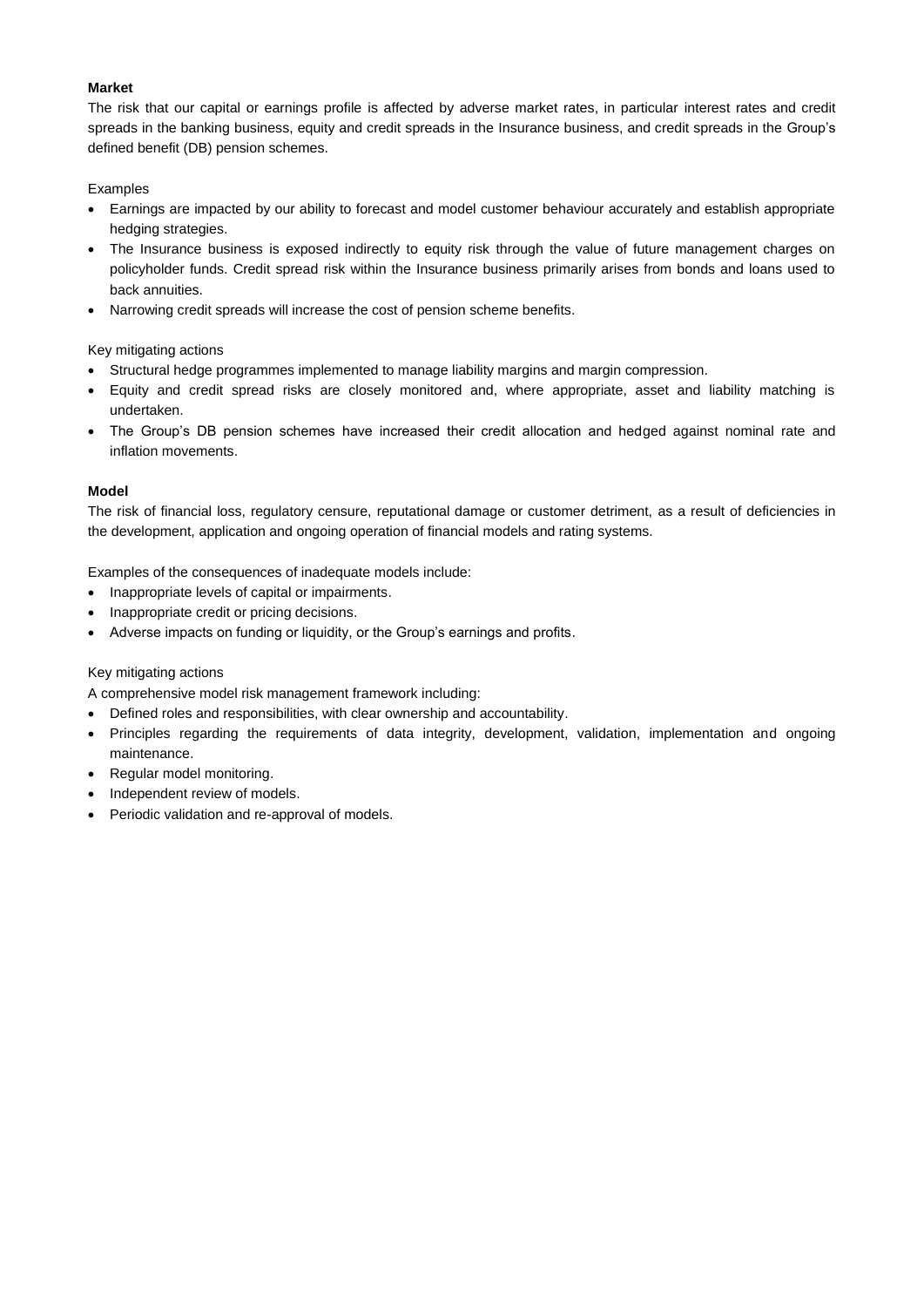# **Appendix 2 – Related Party Transactions**

The following statements regarding related party transactions of Lloyds Banking Group plc are set out on pages 223 to 224 of the Annual Report. The following is extracted in full and unedited form from the Annual Report.

#### **Note 46: Related party transactions**

#### **Key management personnel**

Key management personnel are those persons having authority and responsibility for planning, directing and controlling the activities of an entity; the Group's key management personnel are the members of the Lloyds Banking Group plc Group Executive Committee together with its Non‑Executive Directors.

The table below details, on an aggregated basis, key management personnel compensation:

|                                        | 2017<br>£m | 2016<br>£m | 2015<br>£m |
|----------------------------------------|------------|------------|------------|
| <b>Compensation</b>                    |            |            |            |
| Salaries and other short-term benefits | 13         | 17         | 14         |
| Post-employment benefits               |            |            |            |
| Share-based payments                   | 22         | 23         | 18         |
| <b>Total compensation</b>              | 35         | 40         | 32         |

Aggregate contributions in respect of key management personnel to defined contribution pension schemes were £0.05 million (2016: £0.1 million; 2015: £0.1 million).

|                                                                                                         | 2017<br>million | 2016<br>million | 2015<br>million |
|---------------------------------------------------------------------------------------------------------|-----------------|-----------------|-----------------|
| Share option plans                                                                                      |                 |                 |                 |
| At 1 January                                                                                            | 3               | 9               | 13              |
| Granted, including certain adjustments (includes entitlements of appointed key<br>management personnel) |                 | 3               | 3               |
| Exercised/lapsed (includes entitlements of former key management personnel)                             | (2)             | (9)             | (7)             |
| At 31 December                                                                                          | 1               | 3               | 9               |
|                                                                                                         |                 |                 |                 |
|                                                                                                         | 2017<br>million | 2016<br>million | 2015<br>million |
| Share plans                                                                                             |                 |                 |                 |
| At 1 January                                                                                            | 65              | 82              | 102             |
| Granted, including certain adjustments (includes entitlements of appointed key<br>management personnel) | 37              | 29              | 37              |
| Exercised/lapsed (includes entitlements of former key management personnel)                             | (20)            | (46)            | (57)            |
| At 31 December                                                                                          | 82              | 65              | 82              |

The tables below detail, on an aggregated basis, balances outstanding at the year end and related income and expense, together with information relating to other transactions between the Group and its key management personnel:

|                                                                 | 2017<br>£m | 2016<br>£m | 2015<br>£m |
|-----------------------------------------------------------------|------------|------------|------------|
| Loans                                                           |            |            |            |
| At 1 January                                                    |            | 5          |            |
| Advanced (includes loans of appointed key management personnel) |            | 3          | 4          |
| Repayments (includes loans of former key management personnel)  | (3)        | (4)        | (2)        |
| At 31 December                                                  |            | 4          |            |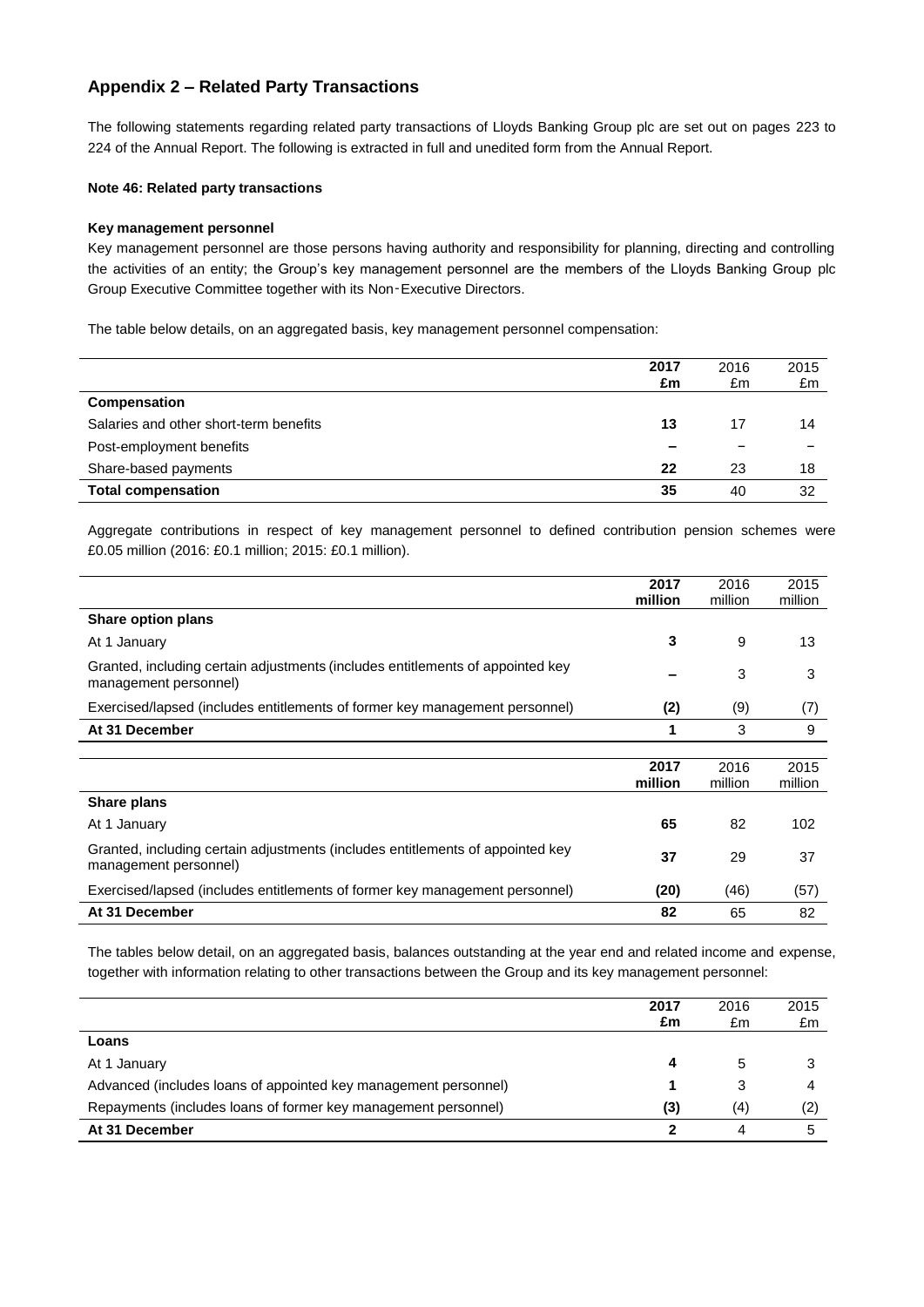The loans are on both a secured and unsecured basis and are expected to be settled in cash. The loans attracted interest rates of between 6.45 per cent and 23.95 per cent in 2017 (2016: 2.49 per cent and 23.95 per cent; 2015: 3.99 per cent and 23.95 per cent).

No provisions have been recognised in respect of loans given to key management personnel (2016 and 2015: £nil).

|                                                                  | 2017<br>£m | 2016<br>£m | 2015<br>£m |
|------------------------------------------------------------------|------------|------------|------------|
| <b>Deposits</b>                                                  |            |            |            |
| At 1 January                                                     | 12         | 13         | 16         |
| Placed (includes deposits of appointed key management personnel) | 41         | 41         | 58         |
| Withdrawn (includes deposits of former key management personnel) | (33)       | (42)       | (61)       |
| At 31 December                                                   | 20         | 12         | 13         |

Deposits placed by key management personnel attracted interest rates of up to 4.0 per cent (2016: 4.0 per cent; 2015: 4.7per cent).

At 31 December 2017, the Group did not provide any guarantees in respect of key management personnel (2016 and 2015: none).

At 31 December 2017, transactions, arrangements and agreements entered into by the Group's banking subsidiaries with directors and connected persons included amounts outstanding in respect of loans and credit card transactions of £0.01 million with 3 directors and 2 connected persons (2016: £0.4 million with five directors and two connected persons; 2015: £1 million with four directors and six connected persons).

#### **Subsidiaries**

Details of the Group's subsidiaries and related undertakings are provided on pages 268–274. In accordance with IFRS 10 Consolidated financial statements, transactions and balances with subsidiaries have been eliminated on consolidation.

#### *Pension funds*

The Group provides banking and some investment management services to certain of its pension funds. At 31 December 2017, customer deposits of £337 million (2016: £171 million) and investment and insurance contract liabilities of £307 million (2016: £406 million) related to the Group's pension funds.

#### *Collective investment vehicles*

The Group manages 134 (2016: 139) collective investment vehicles, such as Open Ended Investment Companies (OEICs) and of these 83 (2016: 83) are consolidated. The Group invested £418 million (2016: £265 million) and redeemed £616 million (2016: £826 million) in the unconsolidated collective investment vehicles during the year and had investments, at fair value, of £2,328 million (2016: £2,405 million) at 31 December. The Group earned fees of £133 million from the unconsolidated collective investment vehicles during 2017 (2016: £192 million).

#### *Joint ventures and associates*

At 31 December 2017 there were loans and advances to customers of £123 million (2016: £173 million) outstanding and balances within customer deposits of £9 million (2016: £15 million) relating to joint ventures and associates.

In addition to the above balances, the Group has a number of other associates held by its venture capital business that it accounts for at fair value through profit or loss. At 31 December 2017, these companies had total assets of approximately £4,661 million (2016: £4,712 million), total liabilities of approximately £5,228 million (2016: £5,033 million) and for the year ended 31 December 2017 had turnover of approximately £4,601 million (2016: £4,401 million) and made a loss of approximately £87 million (2016: net loss of £27 million). In addition, the Group has provided £1,226 million (2016: £1,550 million) of financing to these companies on which it received £81 million (2016: £127 million) of interest income in the year.